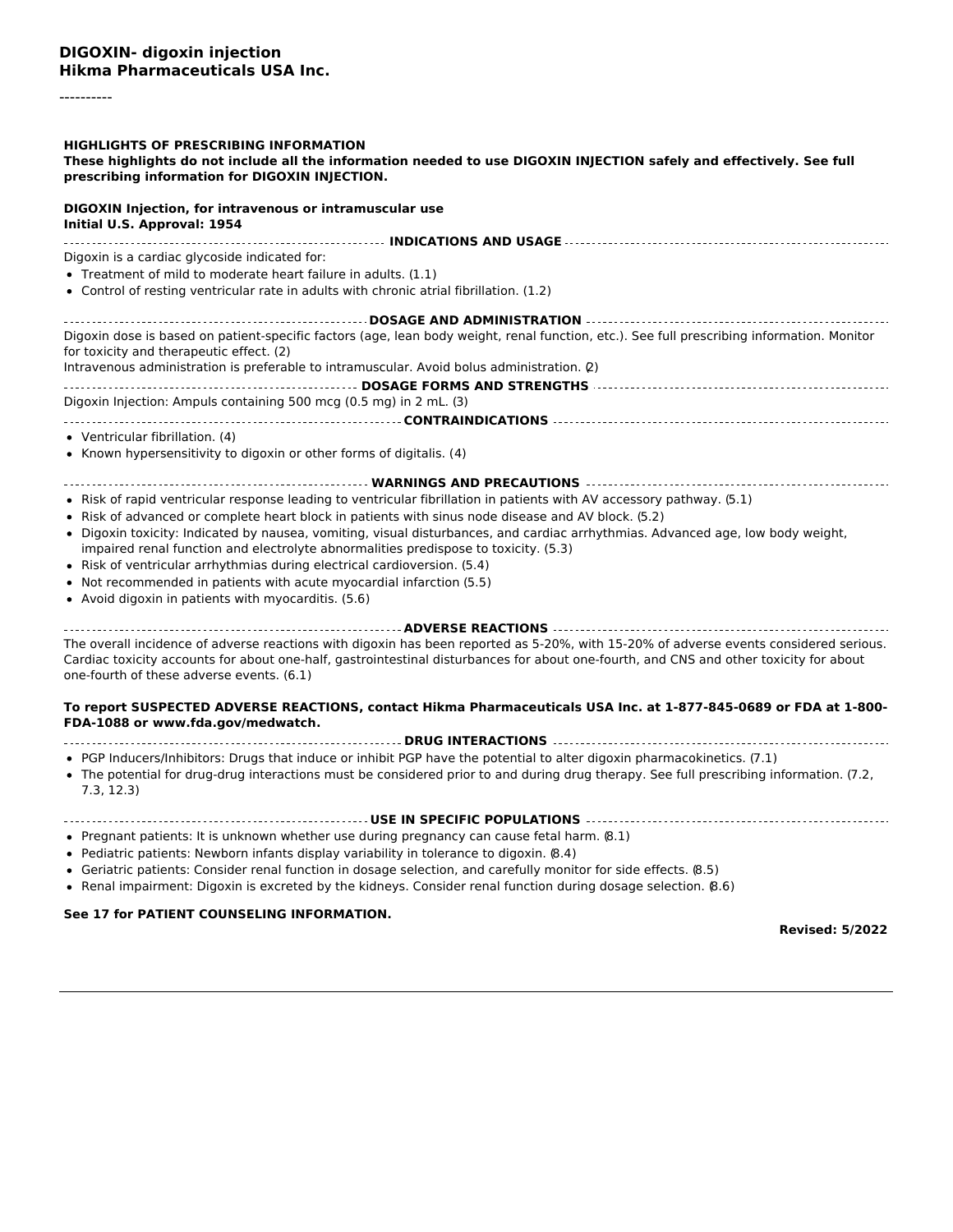# **FULL PRESCRIBING INFORMATION: CONTENTS\***

- **1 INDICATIONS AND USAGE**
	- 1.1 Heart Failure in Adults
	- 1.2 Atrial Fibrillation in Adults

# **2 DOSAGE AND ADMINISTRATION**

- 2.1 Important Dosing and Administration Information
- 2.2 Loading Dosing Regimen in Adults and Pediatric Patients Over 10 Years Old
- 2.3 Maintenance Dosing in Adults and Pediatric Patients Over 10 Years Old
- 2.4 Monitoring to Assess Safety, Efficacy, and Therapeutic Blood Levels
- 2.5 Switching from Intravenous Digoxin to Oral Digoxin

# **3 DOSAGE FORMS AND STRENGTHS**

## **4 CONTRAINDICATIONS**

## **5 WARNINGS AND PRECAUTIONS**

- 5.1 Ventricular Fibrillation in Patients With Accessory AV Pathway (Wolff-Parkinson-White Syndrome)
- 5.2 Sinus Bradycardia and Sino-atrial Block
- 5.3 Digoxin Toxicity
- 5.4 Risk of Ventricular Arrhythmias During Electrical Cardioversion
- 5.5 Risk of Ischemia in Patients With Acute Myocardial Infarction
- 5.6 Vasoconstriction in Patients With Myocarditis
- 5.7 Decreased Cardiac Output in Patients With Preserved Left Ventricular Systolic Function
- 5.8 Reduced Efficacy in Patients With Hypocalcemia
- 5.9 Altered Response in Thyroid Disorders and Hypermetabolic States

# **6 ADVERSE REACTIONS**

6.1 Clinical Trials Experience

## **7 DRUG INTERACTIONS**

- 7.1 P-Glycoprotein (PGP) Inducers/Inhibitors
- 7.2 Pharmacokinetic Drug Interactions
- 7.3 Potentially Significant Pharmacodynamic Drug Interactions
- 7.4 Drug/Laboratory Test Interactions

## **8 USE IN SPECIFIC POPULATIONS**

- 8.1 Pregnancy
- 8.2 Labor and Delivery
- 8.3 Nursing Mothers
- 8.4 Pediatric Use
- 8.5 Geriatric Use
- 8.6 Renal Impairment
- 8.7 Hepatic Impairment
- 8.8 Malabsorption

# **10 OVERDOSAGE**

- 10.1 Signs and Symptoms in Adults
- 10.2 Treatment
- **11 DESCRIPTION**

## **12 CLINICAL PHARMACOLOGY**

- 12.1 Mechanism of Action
- 12.2 Pharmacodynamics
- 12.3 Pharmacokinetics

## **13 NONCLINICAL TOXICOLOGY**

13.1 Carcinogenesis, Mutagenesis, Impairment of Fertility

## **14 CLINICAL STUDIES**

- 14.1 Chronic Heart Failure
- 14.2 Chronic Atrial Fibrillation

## **16 HOW SUPPLIED/STORAGE AND HANDLING**

## **17 PATIENT COUNSELING INFORMATION**

\* Sections or subsections omitted from the full prescribing information are not listed.

## **FULL PRESCRIBING INFORMATION**

# **1 INDICATIONS AND USAGE**

**1.1 Heart Failure in Adults**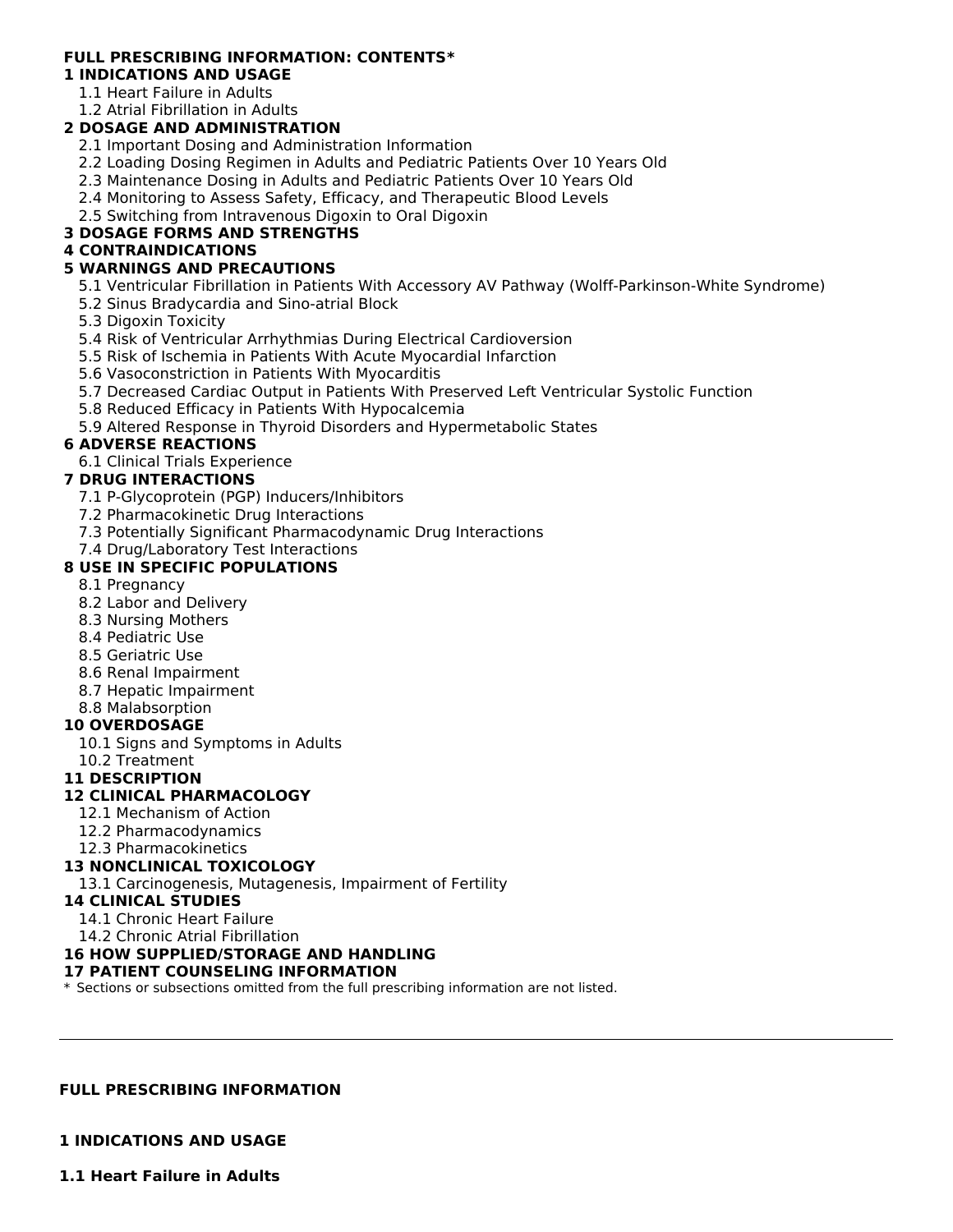Digoxin is indicated for the treatment of mild to moderate heart failure in adults. Digoxin increases left ventricular ejection fraction and improves heart failure symptoms, as evidenced by improved exercise capacity and decreased heart failure-related hospitalizations and emergency care, while having no effect on mortality. Where possible, digoxin should be used in combination with a diuretic and an angiotensin-converting enzyme (ACE) inhibitor.

# **1.2 Atrial Fibrillation in Adults**

Digoxin is indicated for the control of ventricular response rate in adult patients with chronic atrial fibrillation.

# **2 DOSAGE AND ADMINISTRATION**

## **2.1 Important Dosing and Administration Information**

In selecting a digoxin dosing regimen, it is important to consider factors that affect digoxin blood levels (e.g., body weight, age, renal function, concomitant drugs) since toxic levels of digoxin are only slightly higher than therapeutic levels. Dosing can be either initiated with a loading dose followed by maintenance dosing if rapid titration is desired **or** initiated with maintenance dosing without a loading dose.

Parenteral administration of digoxin should be used only when the need for rapid digitalization is urgent or when the drug cannot be taken orally. Intramuscular injection can lead to severe pain at the injection site, thus intravenous administration is preferred. If the drug must be administered by the intramuscular route, it should be injected deep into the muscle followed by massage. For adults, no more than 500 mcg of Digoxin Injection should be injected into a single site. For pediatric patients, see the full prescribing information for pediatric digoxin injection (not available from West-Ward) for specific recommendations.

Administer the dose over a period of 5 minutes or longer and avoid bolus administration to prevent systemic and coronary vasoconstriction. Mixing of Digoxin Injection with other drugs in the same container or simultaneous administration in the same intravenous line is not recommended.

Digoxin Injection can be administered undiluted or diluted with a 4-fold or greater volume of Sterile Water for Injection, 0.9% Sodium Chloride Injection, or 5% Dextrose Injection. The use of less than a 4-fold volume of diluent could lead to precipitation of the digoxin. Immediate use of the diluted product is recommended.

If tuberculin syringes are used to measure very small doses do not flush with the parenteral solution after its contents are expelled into an indwelling vascular catheter to avoid overadministration of digoxin.

Consider interruption or reduction in digoxin dose prior to electrical cardioversion [see Warnings and Precautions (5.4)].

# **2.2 Loading Dosing Regimen in Adults and Pediatric Patients Over 10 Years Old**

| Age                                                 | <b>Total IV Loading Dose (mcg/kg)</b><br>Administer half the total loading dose initially,<br>then $\frac{1}{4}$ the loading dose every 6-8 hours twice |
|-----------------------------------------------------|---------------------------------------------------------------------------------------------------------------------------------------------------------|
| Adults and pediatric patients over 10 years<br>lold | 8-12                                                                                                                                                    |

## **Table 1. Recommended Digoxin Injection Loading Dose**

mcg = microgram

# **2.3 Maintenance Dosing in Adults and Pediatric Patients Over 10 Years Old**

The maintenance dose is based on lean body weight, renal function, age, and concomitant products (see Clinical Pharmacology (12.3)].

The recommended **starting** maintenance dose in adults and pediatric patients over 10 years old with normal renal function is given in Table 2. Doses may be increased every 2 weeks according to clinical response, serum drug levels, and toxicity.

## **Table 2. Recommended Starting Digoxin Injection Maintenance Dosage in Adults and Pediatric Patients Over 10 Years Old**

| Age | <b>Total Intravenous Maintenance Dose,</b> |
|-----|--------------------------------------------|
|     | mcg/kg/day                                 |
|     | (given once daily)                         |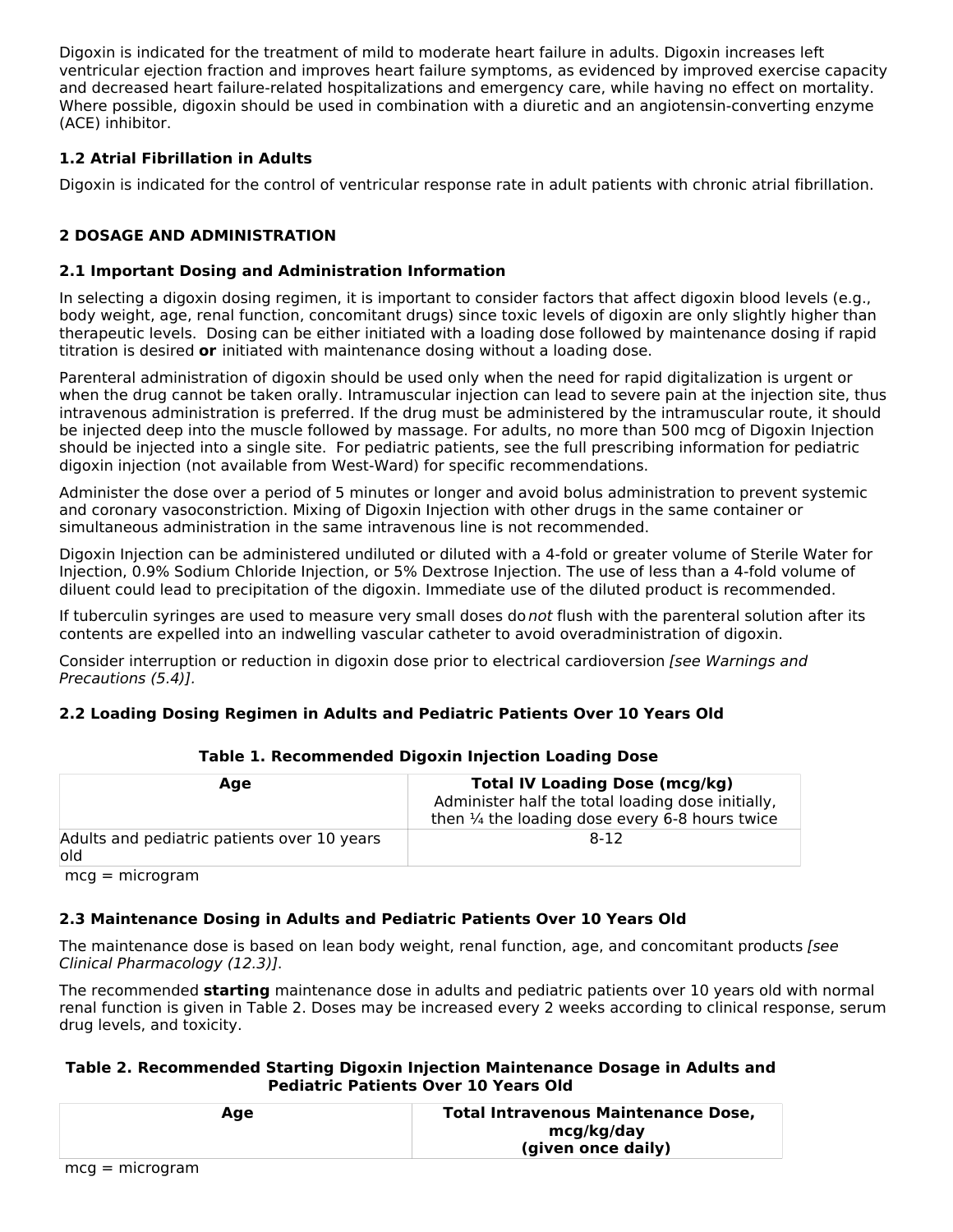| Adults and pediatric patients over 10 years | $2.4 - 3.6$ |
|---------------------------------------------|-------------|
| lold                                        |             |

mcg = microgram

Table 3 provides the recommended (once daily) maintenance dose for adults and pediatric patients over 10 years old according to lean body weight and renal function. The doses are based on studies in adult patients with heart failure. Alternatively, the maintenance dose may be estimated by the following formula (peak body stores lost each day through elimination):

Total Maintenance Dose = Loading Dose (i.e., Peak Body Stores) x % Daily Loss/100 (% Daily Loss =  $14 +$  Creatinine clearance/5)

Reduce the dose of digoxin in patients whose lean weight is an abnormally small fraction of their total body mass because of obesity or edema.

|                                                | Lean Body Weight <sup>c</sup> |     |     |     |     |     | <b>Number of Days</b> |     |                                                 |
|------------------------------------------------|-------------------------------|-----|-----|-----|-----|-----|-----------------------|-----|-------------------------------------------------|
| Corrected<br>Creatinine Clearance <sup>a</sup> | kg                            | 40  | 50  | 60  | 70  | 80  | 90                    | 100 | <b>Before Steady</b><br><b>State Achieved</b> b |
| 10 mL/min                                      |                               | 64  | 80  | 96  | 112 | 128 | 144                   | 160 | 19                                              |
| 20 mL/min                                      |                               | 72  | 90  | 108 | 126 | 144 | 162                   | 180 | 16                                              |
| 30 mL/min                                      |                               | 80  | 100 | 120 | 140 | 160 | 180                   | 200 | 14                                              |
| 40 mL/min                                      |                               | 88  | 110 | 132 | 154 | 176 | 198                   | 220 | 13                                              |
| 50 mL/min                                      |                               | 96  | 120 | 144 | 168 | 192 | 216                   | 240 | 12                                              |
| $60$ mL/min                                    |                               | 104 | 130 | 156 | 182 | 208 | 234                   | 260 | 11                                              |
| 70 mL/min                                      |                               | 112 | 140 | 168 | 196 | 224 | 252                   | 280 | 10                                              |
| 80 mL/min                                      |                               | 120 | 150 | 180 | 210 | 240 | 270                   | 300 | 9                                               |
| 90 mL/min                                      |                               | 128 | 160 | 192 | 224 | 256 | 288                   | 320 | 8                                               |
| 100 mL/min                                     |                               | 136 | 170 | 204 | 238 | 272 | 306                   | 340 |                                                 |

**Table 3. Recommended Maintenance Dose (in micrograms given once daily) of Digoxin Injection in Pediatric Patients Over 10 Years Old and Adults by Lean Body Weight and by Renal Function**

<sup>a</sup> For adults, creatinine clearance was corrected to 70-kg body weight or 1.73 m<sup>2</sup> body surface area. If only serum creatinine concentrations (Scr) are available, a corrected Ccr may be estimated in men as (140 – Age)/Scr. For women, this result should be multiplied by 0.85.

For pediatric patients, the modified Schwartz equation may be used. The formula is based on height in cm and Scr in mg/dL where k is a constant. Ccr is corrected to 1.73 m<sup>2</sup> body surface area. During the first year of life, the value of k is 0.33 for pre-term babies and 0.45 for term infants. The k is 0.55 for pediatric patients and adolescent girls and 0.7 for adolescent boys.

GFR (mL/min/1.73 m<sup>2</sup>) = (k x Height)/Scr

**b** If no loading dose administered

 $c$  The doses listed assume average body composition.

## **2.4 Monitoring to Assess Safety, Efficacy, and Therapeutic Blood Levels**

Monitor for signs and symptoms of digoxin toxicity and clinical response. Adjust dose based on toxicity, efficacy, and blood levels.

Serum digoxin levels less than 0.5 ng/mL have been associated with diminished efficacy, while levels above 2 ng/mL have been associated with increased toxicity without increased benefit.

Interpret the serum digoxin concentration in the overall clinical context, and do not use an isolated measurement of serum digoxin concentration as the basis for increasing or decreasing the digoxin dose. Serum digoxin concentrations may be falsely elevated by endogenous digoxin-like substances [see Drug Interactions (7.4)]. If the assay is sensitive to these substances, consider obtaining a baseline digoxin level before starting digoxin and correct post-treatment values by the reported baseline level.

Obtain serum digoxin concentrations just before the next scheduled digoxin dose or at least 6 hours after the last dose. The digoxin concentration is likely to be 10-25% lower when sampled right before the next dose (24 hours after dosing) compared to sampling 8 hours after dosing (using once-daily dosing). However, there will be only minor differences in digoxin concentrations using twice daily dosing whether sampling is done at 8 or 12 hours after a dose.

# **2.5 Switching from Intravenous Digoxin to Oral Digoxin**

When switching from intravenous to oral digoxin formulations, make allowances for differences in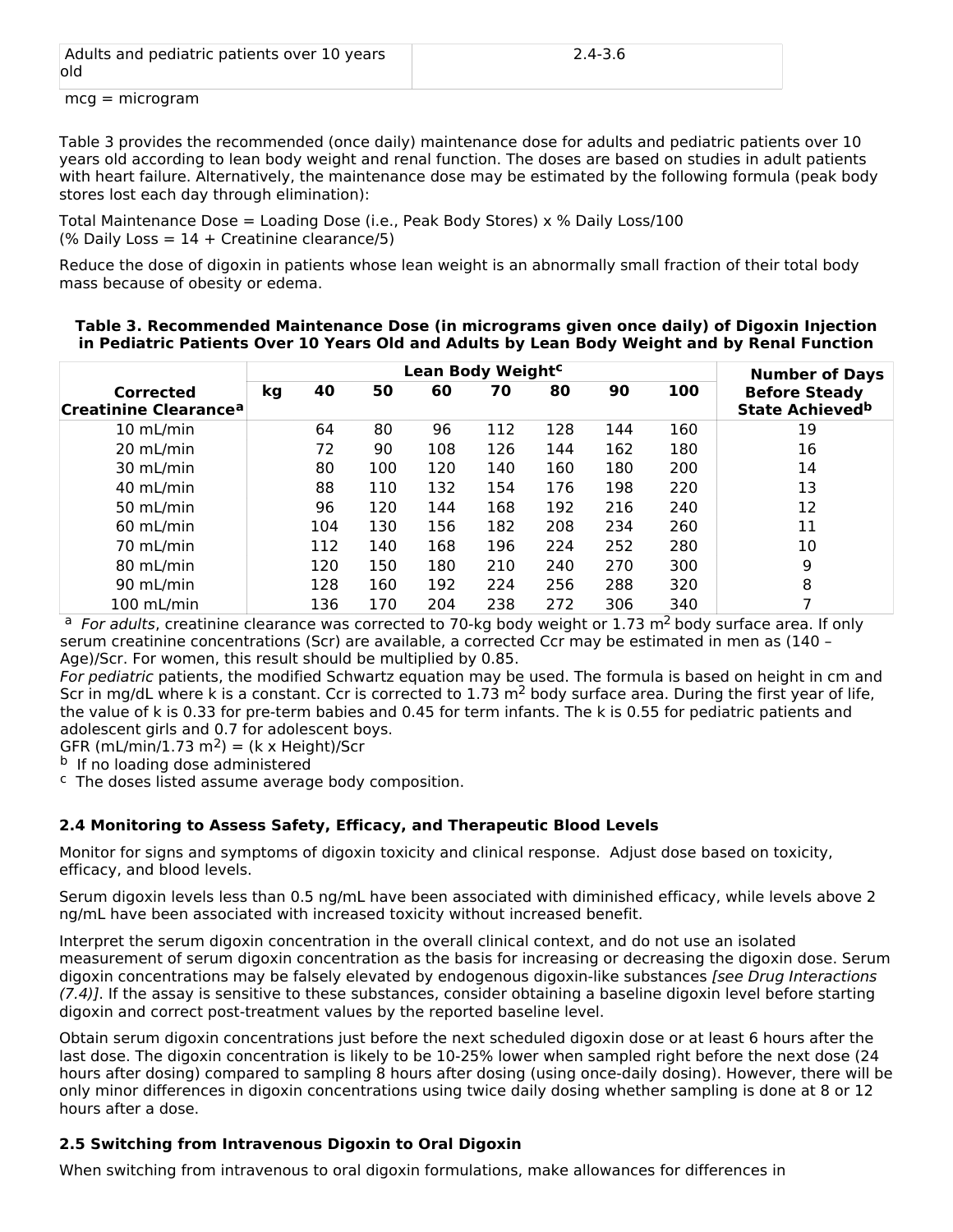bioavailability when calculating maintenance dosages (see Table 4).

## **Table 4. Comparison of the Systemic Availability and Equivalent Doses of Oral and Intravenous Digoxin**

|                               | <b>Absolute</b> | <b>Bioavailability</b> |     | <b>Equivalent Doses (mcg)</b> |     |
|-------------------------------|-----------------|------------------------|-----|-------------------------------|-----|
| Digoxin Tablets               |                 | 60-80%                 | 125 | 250                           | 500 |
| Digoxin Intravenous Injection |                 | 100%                   | 100 | 200                           | 400 |

## **3 DOSAGE FORMS AND STRENGTHS**

Digoxin Injection: Ampuls of 500 mcg (0.5 mg) in 2 mL (250 mcg [0.25 mg] per 1 mL).

# **4 CONTRAINDICATIONS**

Digoxin is contraindicated in patients with:

- Ventricular fibrillation [see Warnings and Precautions (5.1)]
- Known hypersensitivity to digoxin (reactions seen include unexplained rash, swelling of the mouth, lips or throat or a difficulty in breathing). A hypersensitivity reaction to other digitalis preparations usually constitutes a contraindication to digoxin.

## **5 WARNINGS AND PRECAUTIONS**

## **5.1 Ventricular Fibrillation in Patients With Accessory AV Pathway (Wolff-Parkinson-White Syndrome)**

Patients with Wolff-Parkinson-White syndrome who develop atrial fibrillation are at high risk of ventricular fibrillation. Treatment of these patients with digoxin leads to greater slowing of conduction in the atrioventricular node than in accessory pathways, and the risks of rapid ventricular response leading to ventricular fibrillation are thereby increased.

## **5.2 Sinus Bradycardia and Sino-atrial Block**

Digoxin may cause severe sinus bradycardia or sino-atrial block particularly in patients with pre-existing sinus node disease and may cause advanced or complete heart block in patients with pre-existing incomplete AV block. Consider insertion of a pacemaker before treatment with digoxin.

# **5.3 Digoxin Toxicity**

Signs and symptoms of digoxin toxicity include anorexia, nausea, vomiting, visual changes and cardiac arrhythmias [first-degree, second-degree (Wenckebach), or third-degree heart block (including asystole); atrial tachycardia with block; AV dissociation; accelerated junctional (nodal) rhythm; unifocal or multiform ventricular premature contractions (especially bigeminy or trigeminy); ventricular tachycardia; and ventricular fibrillation]. Toxicity is usually associated with digoxin levels greater than 2 ng/mL although symptoms may also occur at lower levels. Low body weight, advanced age or impaired renal function, hypokalemia, hypercalcemia, or hypomagnesemia may predispose to digoxin toxicity. Obtain serum digoxin levels in patients with signs or symptoms of digoxin therapy and interrupt or adjust dose if necessary [see Adverse Reactions (6) and Overdosage (10)]. Assess serum electrolytes and renal function periodically.

The earliest and most frequent manifestation of digoxin toxicity in infants and children is the appearance of cardiac arrhythmias, including sinus bradycardia. In children, the use of digoxin may produce any arrhythmia. The most common are conduction disturbances or supraventricular tachyarrhythmias, such as atrial tachycardia (with or without block) and junctional (nodal) tachycardia. Ventricular arrhythmias are less common. Sinus bradycardia may be a sign of impending digoxin intoxication, especially in infants, even in the absence of first-degree heart block. Any arrhythmias or alteration in cardiac conduction that develops in a child taking digoxin should initially be assumed to be a consequence of digoxin intoxication.

Given that adult patients with heart failure have some symptoms in common with digoxin toxicity, it may be difficult to distinguish digoxin toxicity from heart failure. Misidentification of their etiology might lead the clinician to continue or increase digoxin dosing, when dosing should actually be suspended. When the etiology of these signs and symptoms is not clear, measure serum digoxin levels.

# **5.4 Risk of Ventricular Arrhythmias During Electrical Cardioversion**

It may be desirable to reduce the dose of or discontinue digoxin for 1-2 days prior to electrical cardioversion of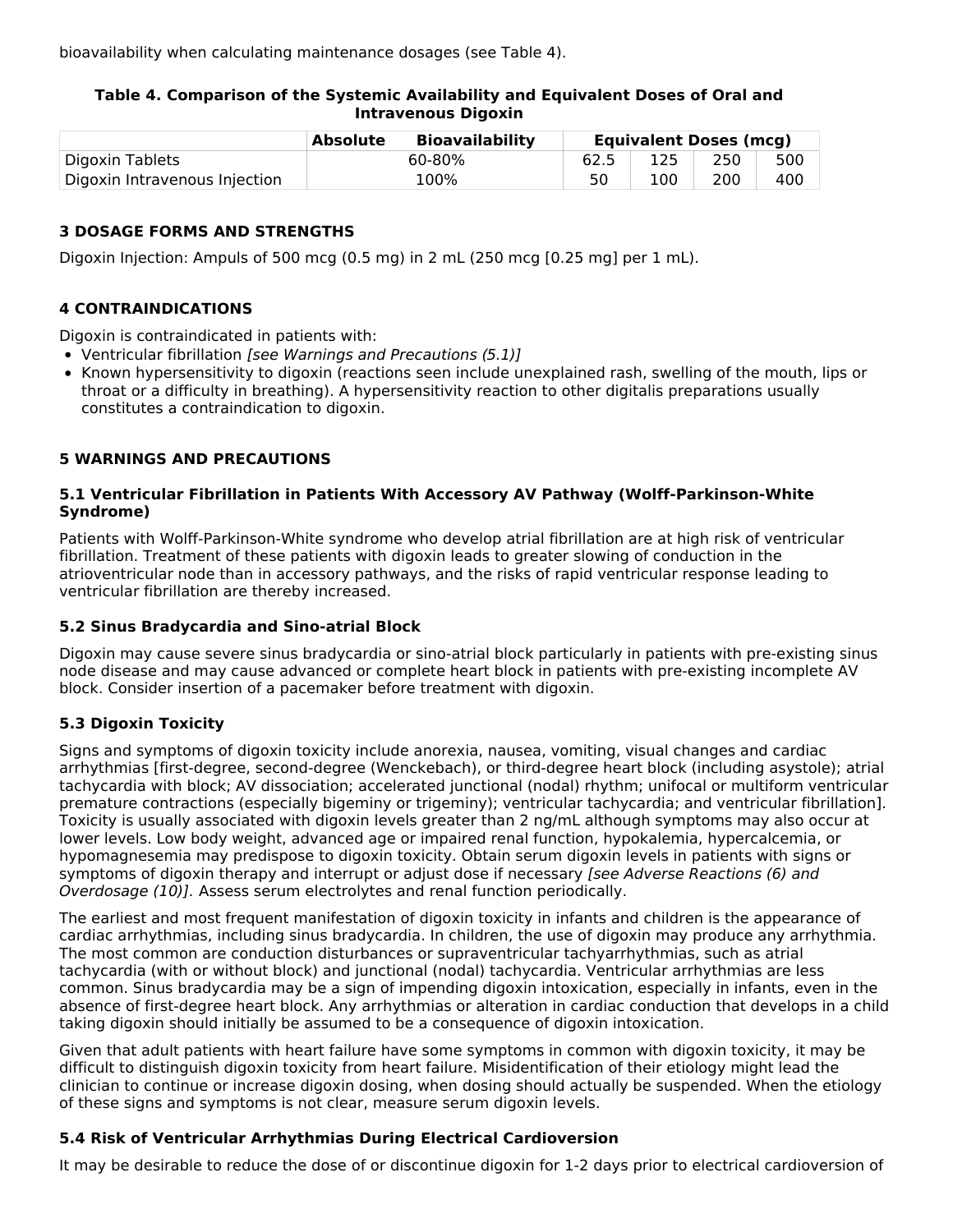atrial fibrillation to avoid the induction of ventricular arrhythmias, but physicians must consider the consequences of increasing the ventricular response if digoxin is decreased or withdrawn. If digitalis toxicity is suspected, elective cardioversion should be delayed. If it is not prudent to delay cardioversion, the lowest possible energy level should be selected to avoid provoking ventricular arrhythmias.

## **5.5 Risk of Ischemia in Patients With Acute Myocardial Infarction**

Digoxin is not recommended in patients with acute myocardial infarction because digoxin may increase myocardial oxygen demand and lead to ischemia.

## **5.6 Vasoconstriction in Patients With Myocarditis**

Digoxin can precipitate vasoconstriction and may promote production of pro-inflammatory cytokines; therefore, avoid use in patients with myocarditis.

## **5.7 Decreased Cardiac Output in Patients With Preserved Left Ventricular Systolic Function**

Patients with heart failure associated with preserved left ventricular ejection fraction may experience decreased cardiac output with use of digoxin. Such disorders include restrictive cardiomyopathy, constrictive pericarditis, amyloid heart disease, and acute cor pulmonale. Patients with idiopathic hypertrophic subaortic stenosis may have worsening of the outflow obstruction due to the inotropic effects of digoxin. Patients with amyloid heart disease may be more susceptible to digoxin toxicity at therapeutic levels because of an increased binding of digoxin to extracellular amyloid fibrils.

Digoxin should generally be avoided in these patients, although it has been used for ventricular rate control in the subgroup of patients with atrial fibrillation.

## **5.8 Reduced Efficacy in Patients With Hypocalcemia**

Hypocalcemia can nullify the effects of digoxin in humans; thus, digoxin may be ineffective until serum calcium is restored to normal. These interactions are related to the fact that digoxin affects contractility and excitability of the heart in a manner similar to that of calcium.

## **5.9 Altered Response in Thyroid Disorders and Hypermetabolic States**

Hypothyroidism may reduce the requirements for digoxin.

Heart failure and/or atrial arrhythmias resulting from hypermetabolic or hyperdynamic states (e.g., hyperthyroidism, hypoxia, or arteriovenous shunt) are best treated by addressing the underlying condition. Atrial arrhythmias associated with hypermetabolic states are particularly resistant to digoxin treatment. Patients with beri beri heart disease may fail to respond adequately to digoxin if the underlying thiamine deficiency is not treated concomitantly.

## **6 ADVERSE REACTIONS**

The following adverse reactions are included in more detail in the Warnings and Precautions section of the label:

- Cardiac arrhythmias [see Warnings and Precautions (5.1, 5.2)]
- Digoxin Toxicity [see Warnings and Precautions (5.3)]

# **6.1 Clinical Trials Experience**

Because clinical trials are conducted under widely varying conditions, adverse reaction rates observed in the clinical trials of a drug cannot be directly compared to rates in the clinical trials of another drug and may not reflect the rates observed in clinical practice.

In general, the adverse reactions of digoxin are dose-dependent and occur at doses higher than those needed to achieve a therapeutic effect. Hence, adverse reactions are less common when digoxin is used within the recommended dose range, is maintained within the therapeutic serum concentration range, and when there is careful attention to concurrent medications and conditions.

In the DIG trial (a trial investigating the effect of digoxin on mortality and morbidity in patients with heart failure), the incidence of hospitalization for suspected digoxin toxicity was 2% in patients taking digoxin compared to 0.9% in patients taking placebo [see Clinical Studies (14.1)].

The overall incidence of adverse reactions with digoxin has been reported as 5-20%, with 15-20% of adverse events considered serious. Cardiac toxicity accounts for about one-half, gastrointestinal disturbances for about one-fourth, and CNS and other toxicity for about one-fourth of these adverse events.

Gastrointestinal: In addition to nausea and vomiting, the use of digoxin has been associated with abdominal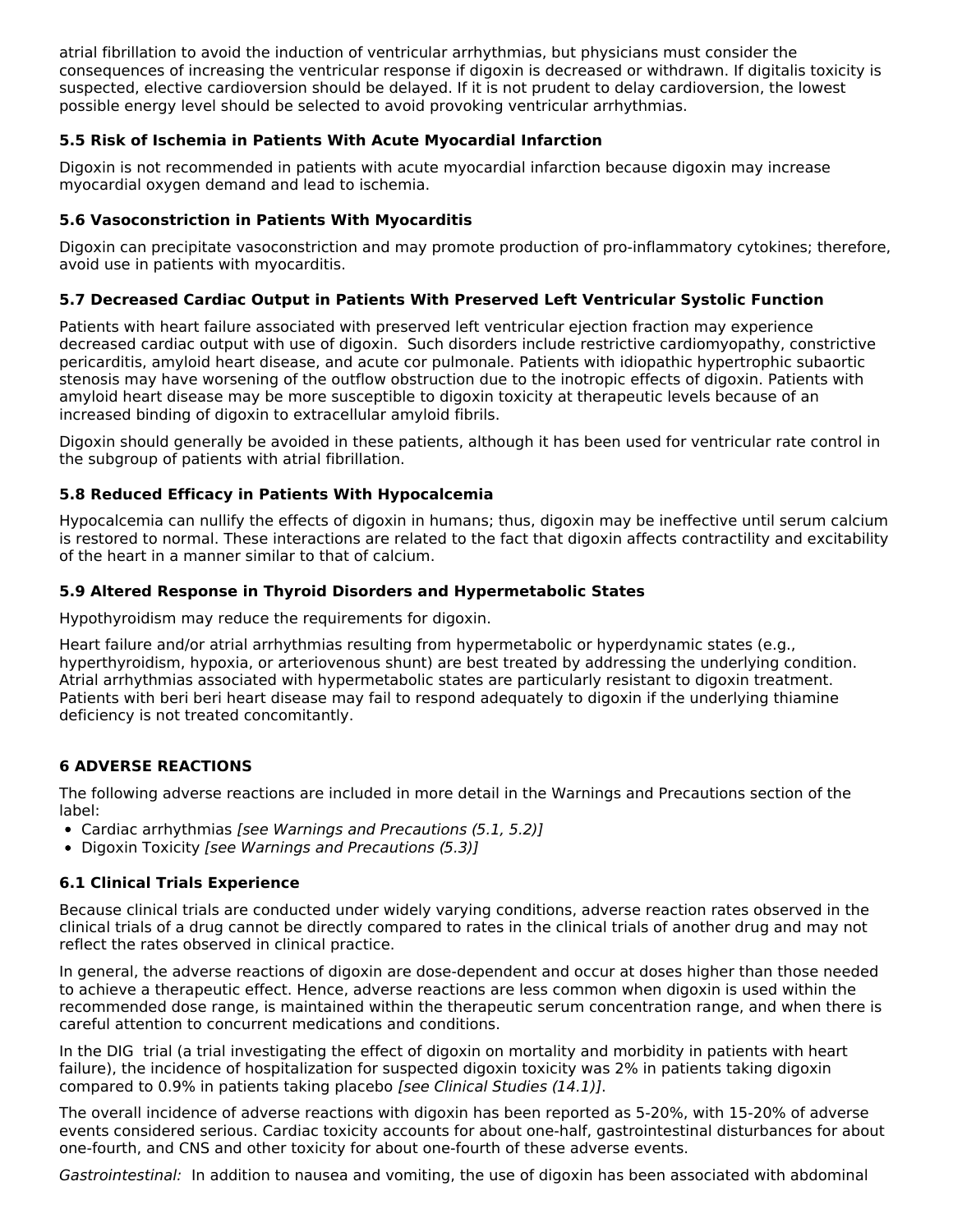pain, intestinal ischemia, and hemorrhagic necrosis of the intestines.

CNS: Digoxin can cause headache, weakness, dizziness, apathy, confusion, and mental disturbances (such as anxiety, depression, delirium, and hallucination).

Other: Gynecomastia has been occasionally observed following the prolonged use of digoxin. Thrombocytopenia and maculopapular rash and other skin reactions have been rarely observed.

## **7 DRUG INTERACTIONS**

Digoxin has a narrow therapeutic index, increased monitoring of serum digoxin concentrations and for potential signs and symptoms of clinical toxicity is necessary when initiating, adjusting, or discontinuing drugs that may interact with digoxin. Prescribers should consult the prescribing information of any drug which is co-prescribed with digoxin for potential drug interaction information.

## **7.1 P-Glycoprotein (PGP) Inducers/Inhibitors**

Digoxin is a substrate of P-glycoprotein, at the level of intestinal absorption, renal tubular section and biliaryintestinal secretion. Therefore, drugs that induce/inhibit P-glycoprotein have the potential to alter digoxin pharmacokinetics.

#### **7.2 Pharmacokinetic Drug Interactions**

Pharmacokinetic interactions have been observed and reported primarily when digoxin is co-administered by oral route. There are very few studies that have evaluated the drug interaction when digoxin is administered via IV route. The magnitude of digoxin exposure change through IV route is generally lower than that through oral route. Table below provides available interaction data using digoxin IV formulation (NA means not available).

| Digoxin concentrations increased greater than 50% |                                                                 |                                       |                                                                                                                                                                               |  |  |  |  |
|---------------------------------------------------|-----------------------------------------------------------------|---------------------------------------|-------------------------------------------------------------------------------------------------------------------------------------------------------------------------------|--|--|--|--|
|                                                   | <b>Digoxin Serum</b><br><b>Concentration</b><br><b>Increase</b> | <b>Digoxin AUC</b><br><b>Increase</b> | <b>Recommendations</b>                                                                                                                                                        |  |  |  |  |
| Quinidine                                         | NА                                                              | 54-83%                                | Measure serum digoxin concentrations before                                                                                                                                   |  |  |  |  |
| Ritonavir                                         | <b>NA</b>                                                       | 86%                                   | initiating concomitant drugs. Reduce digoxin<br>concentrations by decreasing dose by<br>approximately 30-50% or by modifying the<br>dosing frequency and continue monitoring. |  |  |  |  |
|                                                   | Digoxin concentrations increased less than 50%                  |                                       |                                                                                                                                                                               |  |  |  |  |
| Amiodarone                                        | 17%                                                             | 40%                                   | Measure serum digoxin concentrations before                                                                                                                                   |  |  |  |  |
| Propafenone                                       | 28%                                                             | 29%                                   | initiating concomitant drugs. Reduce digoxin                                                                                                                                  |  |  |  |  |
| Quinine                                           | NА                                                              | 34-38%                                | concentrations by decreasing the dose by                                                                                                                                      |  |  |  |  |
| Spironolactone                                    | NА                                                              | 44%                                   | approximately 15-30% or by modifying the                                                                                                                                      |  |  |  |  |
| Verapamil                                         | <b>NA</b>                                                       | 24%                                   | dosing frequency and continue monitoring.                                                                                                                                     |  |  |  |  |

#### **7.3 Potentially Significant Pharmacodynamic Drug Interactions**

Because of considerable variability of pharmacodynamic interactions, the dosage of digoxin should be individualized when patients receive these medications concurrently.

| Drugs that Affect Renal<br>Function | A decline in GFR or tubular secretion, as from ACE inhibitors,<br>angiotensin receptor blockers, nonsteroidal anti-inflammatory drugs<br>[NSAIDs], COX-2 inhibitors may impair the excretion of digoxin. |                                                                                                                                                                                                                                                                                      |  |  |
|-------------------------------------|----------------------------------------------------------------------------------------------------------------------------------------------------------------------------------------------------------|--------------------------------------------------------------------------------------------------------------------------------------------------------------------------------------------------------------------------------------------------------------------------------------|--|--|
| Antiarrthymics                      | Dofetilide                                                                                                                                                                                               | Concomitant administration with digoxin was associated with a<br>higher rate of torsades de pointes.                                                                                                                                                                                 |  |  |
|                                     | Sotalol                                                                                                                                                                                                  | Proarrhythmic events were more common in patients receiving<br>sotalol and digoxin than on either alone; it is not clear whether<br>this represents an interaction or is related to the presence of CHF,<br>a known risk factor for proarrhythmia, in patients receiving<br>digoxin. |  |  |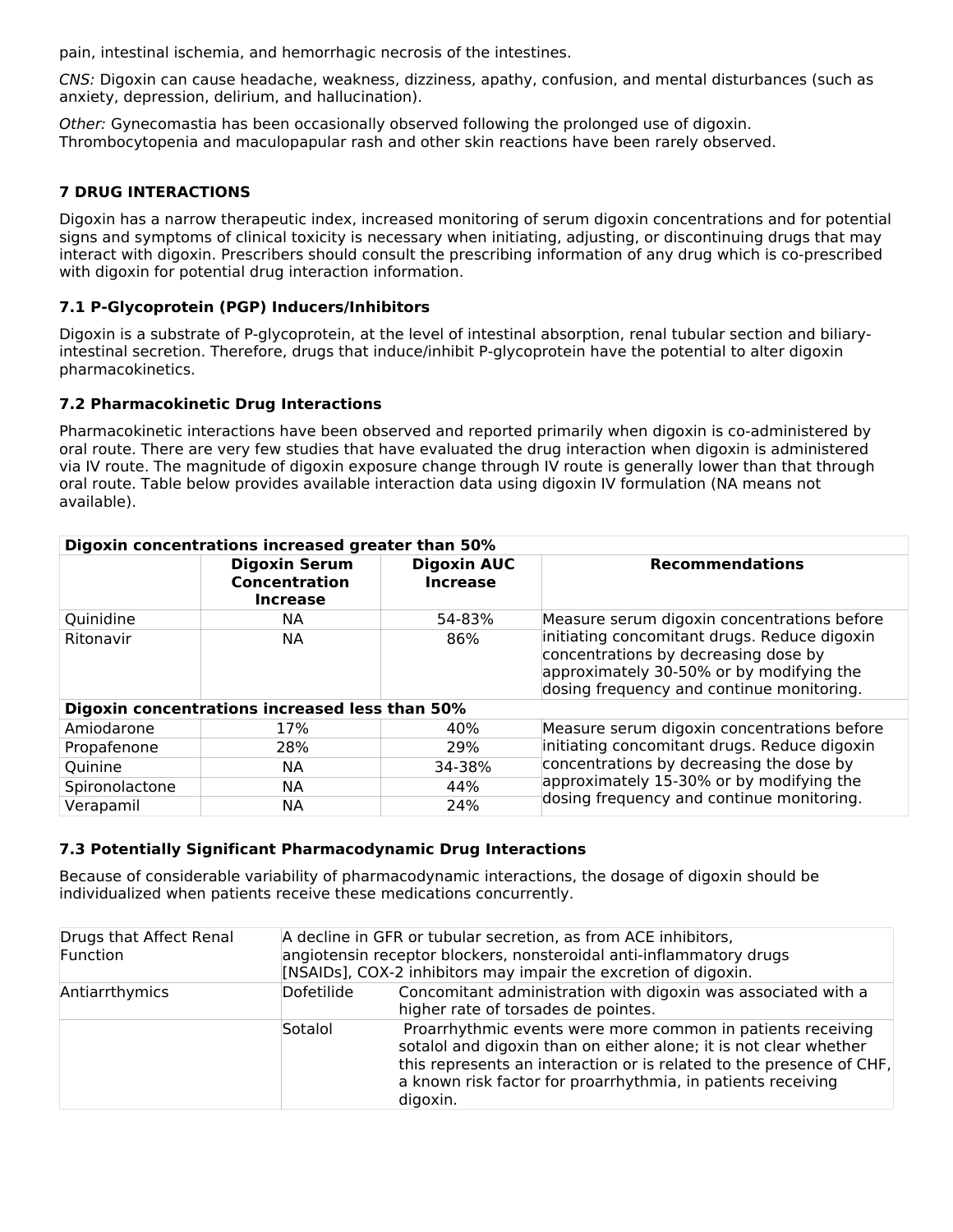|                                                             | Dronedarone                               | Sudden death was more common in patients receiving digoxin<br>with dronedarone than on either alone; it is not clear whether this<br>represents an interaction or is related to the presence of<br>advanced heart disease, a known risk factor for sudden death in<br>patients receiving digoxin. |
|-------------------------------------------------------------|-------------------------------------------|---------------------------------------------------------------------------------------------------------------------------------------------------------------------------------------------------------------------------------------------------------------------------------------------------|
| Parathyroid Hormone<br>Analog                               | Teriparatide                              | Sporadic case reports have suggested that hypercalcemia may<br>predispose patients to digitalis toxicity. Teriparatide transiently<br>increases serum calcium.                                                                                                                                    |
| Thyroid supplement                                          | Thyroid                                   | Treatment of hypothyroidism in patients taking digoxin may<br>increase the dose requirements of digoxin.                                                                                                                                                                                          |
| Sympathomimetics                                            | Epinephrine<br>Norepinephrine<br>Dopamine | Can increase the risk of cardiac arrhythmias.                                                                                                                                                                                                                                                     |
| Neuromuscular Blocking<br>Agents                            |                                           | Succinylcholine May cause sudden extrusion of potassium from muscle cells,<br>causing arrhythmias in patients taking digoxin.                                                                                                                                                                     |
| <b>Supplements</b>                                          | Calcium                                   | If administered rapidly by intravenous route, can produce serious<br>arrhythmias in digitalized patients.                                                                                                                                                                                         |
| Beta-adrenergic blockers<br>and calcium channel<br>blockers |                                           | Additive effects on AV node conduction can result in bradycardia<br>and advanced or complete heart block.                                                                                                                                                                                         |
| <b>Ivabradine</b>                                           |                                           | Can increase the risk of bradycardia.                                                                                                                                                                                                                                                             |

## **7.4 Drug/Laboratory Test Interactions**

Endogenous substances of unknown composition (digoxin-like immunoreactive substances [DLIS]) can interfere with standard radioimmunoassays for digoxin. The interference most often causes results to be falsely positive or falsely elevated, but sometimes it causes results to be falsely reduced. Some assays are more subject to these failings than others. Several LC/MS/MS methods are available that may provide less susceptibility to DLIS interference. DLIS are present in up to half of all neonates and in varying percentages of pregnant women, patients with hypertrophic cardiomyopathy, patients with renal or hepatic dysfunction, and other patients who are volume-expanded for any reason. The measured levels of DLIS (as digoxin equivalents) are usually low (0.2- 0.4 ng/mL), but sometimes they reach levels that would be considered therapeutic or even toxic.

In some assays, spironolactone, canrenone, and potassium canrenoate may be falsely detected as digoxin, at levels up to 0.5 ng/mL. Some traditional Chinese and Ayurvedic medicine substances like Chan Su, Siberian Ginseng, Asian Ginseng, Ashwagandha, or Dashen can cause similar interference.

Spironolactone and DLIS are much more extensively protein-bound than digoxin. As a result, assays of free digoxin levels in protein-free ultrafiltrate (which tend to be about 25% less than total levels, consistent with the usual extent of protein binding) are less affected by spironolactone or DLIS. It should be noted that ultrafiltration does not solve all interference problems with alternative medicines. The use of an LC/MS/MS method may be the better option according to the good results it provides, especially in terms of specificity and limit of quantization.

## **8 USE IN SPECIFIC POPULATIONS**

## **8.1 Pregnancy**

## **Pregnancy Category C.**

Digoxin should be given to a pregnant woman only if clearly needed. It is also not known whether digoxin can cause fetal harm when administered to a pregnant woman or can affect reproductive capacity. Animal reproduction studies have not been conducted with digoxin.

#### **8.2 Labor and Delivery**

There are not enough data from clinical trials to determine the safety and efficacy of digoxin during labor and delivery.

## **8.3 Nursing Mothers**

Studies have shown that digoxin distributes into breast milk and that the milk-to-serum concentration ratio is approximately 0.6-0.9. However, the estimated exposure of a nursing infant to digoxin via breastfeeding is far below the usual infant maintenance dose. Therefore, this amount should have no pharmacologic effect upon the infant.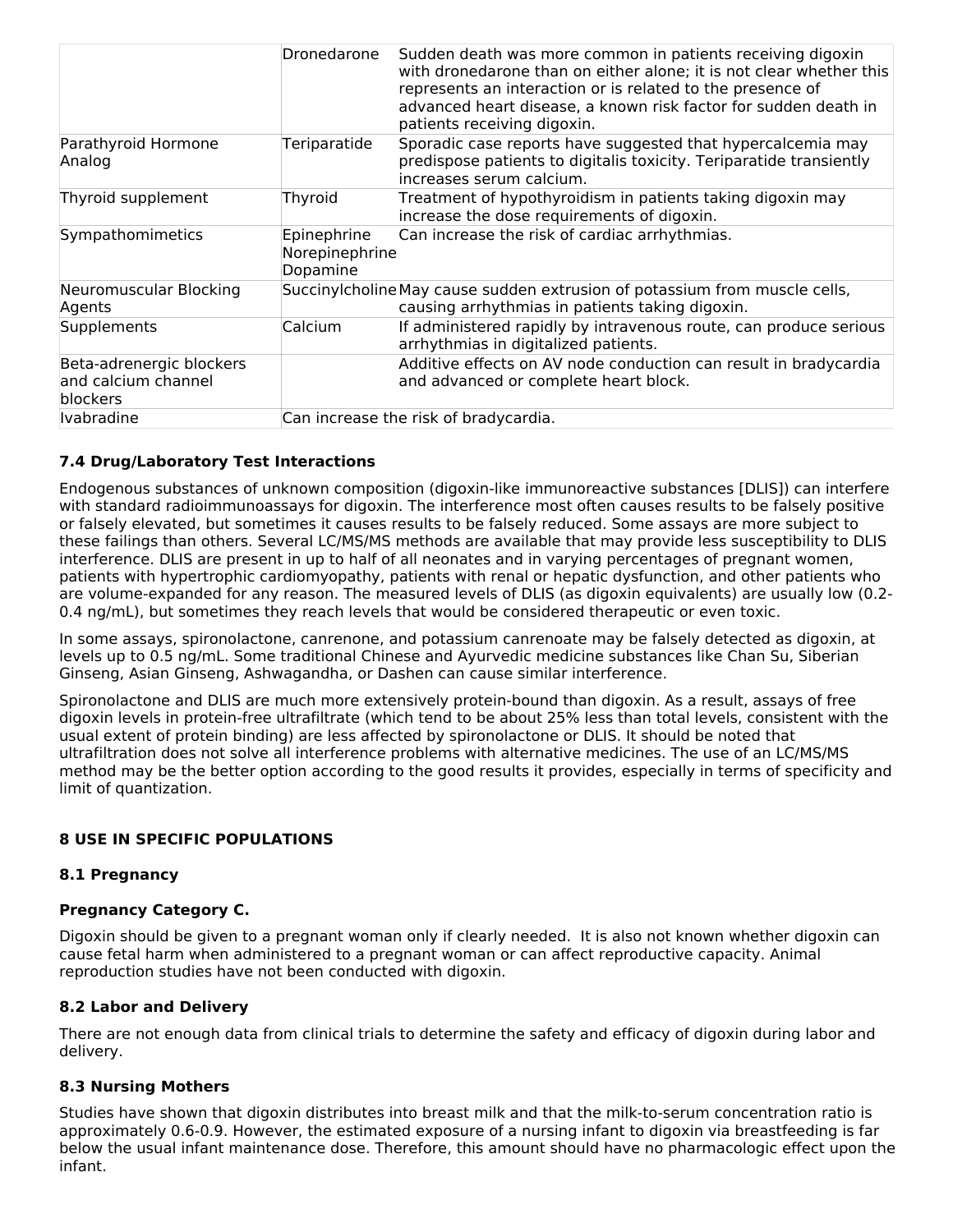## **8.4 Pediatric Use**

The safety and effectiveness of digoxin in the control of ventricular rate in children with atrial fibrillation have not been established.

The safety and effectiveness of digoxin in the treatment of heart failure in children have not been established in adequate and well-controlled studies. However, in published literature of children with heart failure of various etiologies (e.g., ventricular septal defects, anthracycline toxicity, patent ductus arteriosus), treatment with digoxin has been associated with improvements in hemodynamic parameters and in clinical signs and symptoms.

Newborn infants display considerable variability in their tolerance to digoxin. Premature and immature infants are particularly sensitive to the effects of digoxin, and the dosage of the drug must not only be reduced but must be individualized according to their degree of maturity.

## **8.5 Geriatric Use**

The majority of clinical experience gained with digoxin has been in the elderly population. This experience has not identified differences in response or adverse effects between the elderly and younger patients. However, this drug is known to be substantially excreted by the kidney, and the risk of toxic reactions to this drug may be greater in patients with impaired renal function. Because elderly patients are more likely to have decreased renal function, care should be taken in dose selection, which should be based on renal function, and it may be useful to monitor renal function [see Dosage and Administration (2.1)].

## **8.6 Renal Impairment**

The clearance of digoxin can be primarily correlated with the renal function as indicated by creatinine clearance. Table 3 provides the usual daily maintenance dose requirements for digoxin based on creatinine clearance [see Dosage and Administration (2.3)].

Digoxin is primarily excreted by the kidneys; therefore, patients with impaired renal function require smaller than usual maintenance doses of digoxin [see Dosage and Administration (2.3)]. Because of the prolonged elimination half-life, a longer period of time is required to achieve an initial or new steady-state serum concentration in patients with renal impairment than in patients with normal renal function. If appropriate care is not taken to reduce the dose of digoxin, such patients are at high risk for toxicity, and toxic effects will last longer in such patients than in patients with normal renal function.

## **8.7 Hepatic Impairment**

Plasma digoxin concentrations in patients with acute hepatitis generally fall within the range of profiles in a group of healthy subjects.

# **8.8 Malabsorption**

The absorption of digoxin is reduced in some malabsorption conditions such as chronic diarrhea.

# **10 OVERDOSAGE**

## **10.1 Signs and Symptoms in Adults**

The signs and symptoms of toxicity are generally similar to those previously described [see Adverse Reactions  $(6.1)$ ] but may be more frequent and can be more severe. Signs and symptoms of digoxin toxicity become more frequent with levels above 2 ng/mL. However, in deciding whether a patient's symptoms are due to digoxin, the clinical state together with serum electrolyte levels and thyroid function are important factors [see Dosage and Administration (2)].

Adults: The most common signs and symptoms of digoxin toxicity are nausea, vomiting, anorexia, and fatigue that occur in 30-70% of patients who are overdosed. Extremely high serum concentrations produce hyperkalemia especially in patients with impaired renal function. Almost every type of cardiac arrhythmia has been associated with digoxin overdose and multiple rhythm disturbances in the same patient are common. Peak cardiac effects occur 3-6 hours following ingestion and may persist for 24 hours or longer. Arrhythmias that are considered more characteristic of digoxin toxicity are new-onset Mobitz type 1 A-V block, accelerated junctional rhythms, non-paroxysmal atrial tachycardia with A-V block, and bi-directional ventricular tachycardia. Cardiac arrest from asystole or ventricular fibrillation is usually fatal.

Digoxin toxicity is related to serum concentration. As digoxin serum levels increase above 1.2 ng/mL, there is a potential for increase in adverse reactions. Furthermore, lower potassium levels increases the risk for adverse reactions. In adults with heart disease, clinical observations suggest that an overdose of digoxin of 10-15 mg results in death of half of patients. A dose above 25 mg ingested by an adult without heart disease appeared to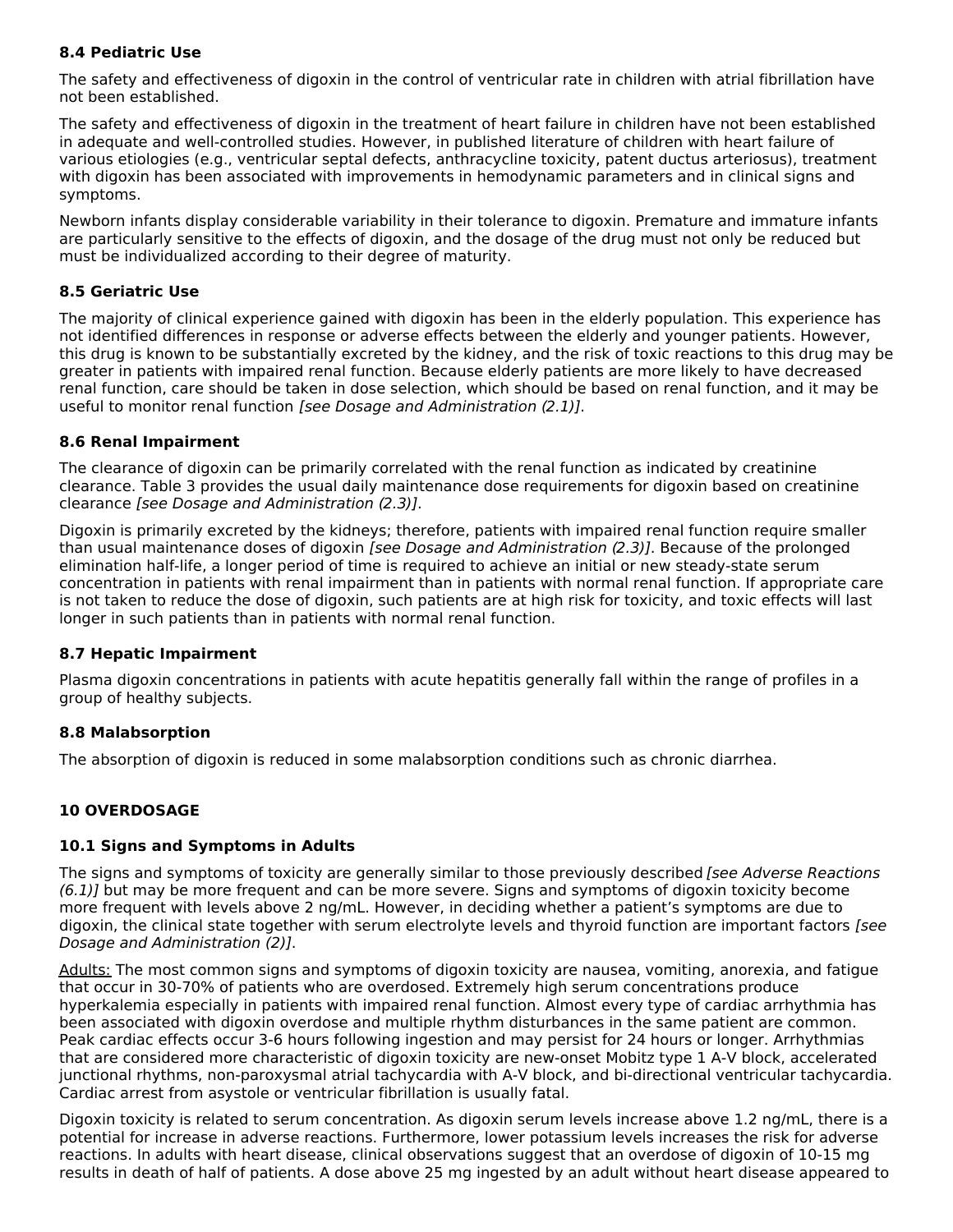be uniformly fatal if no Digoxin Immune Fab (DIGIBIND®, DIGIFAB®) was administered.

Among the extra-cardiac manifestations, gastrointestinal symptoms (e.g., nausea, vomiting, anorexia) are very common (up to 80% incidence) and precede cardiac manifestations in approximately half of the patients in most literature reports. Neurologic manifestations (e.g., dizziness, various CNS disturbances), fatigue, and malaise are very common. Visual manifestations may also occur with aberration in color vision (predominance of yellow green) the most frequent. Neurological and visual symptoms may persist after other signs of toxicity have resolved. In chronic toxicity, nonspecific extra-cardiac symptoms, such as malaise and weakness, may predominate.

## **10.2 Treatment**

#### Chronic Overdose

If there is suspicion of toxicity, discontinue digoxin and place the patient on a cardiac monitor. Correct factors such as electrolyte abnormalities, thyroid dysfunction, and concomitant medications [see Dosage and Administration (2.4]. Correct hypokalemia by administering potassium so that serum potassium is maintained between 4.0 and 5.5 mmol/L. Potassium is usually administered orally, but when correction of the arrhythmia is urgent and serum potassium concentration is low, potassium may be administered by the intravenous route. Monitor electrocardiogram for any evidence of potassium toxicity (e.g., peaking of T waves) and to observe the effect on the arrhythmia. Avoid potassium salts in patients with bradycardia or heart block. Symptomatic arrhythmias may be treated with Digoxin Immune Fab.

#### Acute Overdose

Patients who have intentionally or accidently ingested massive doses of digoxin should receive activated charcoal orally or by nasogastric tube regardless of the time since ingestion since digoxin recirculates to the intestine by enterohepatic circulation. In addition to cardiac monitoring, temporarily discontinue digoxin until the adverse reaction resolves. Correct factors that may be contributing to the adverse reactions [see Warnings and Precautions (5)]. In particular, correct hypokalemia and hypomagnesemia. Digoxin is not effectively removed from the body by dialysis because of its large extravascular volume of distribution. Life threatening arrhythmias (ventricular tachycardia, ventricular fibrillation, high degree A-V block, bradyarrhythma, sinus arrest) or hyperkalemia requires administration of Digoxin Immune Fab. Digoxin Immune Fab has been shown to be 80-90% effective in reversing signs and symptoms of digoxin toxicity. Bradycardia and heart block caused by digoxin are parasympathetically mediated and respond to atropine. A temporary cardiac pacemaker may also be used. Ventricular arrhythmias may respond to lidocaine or phenytoin. When a large amount of digoxin has been ingested, especially in patients with impaired renal function, hyperkalemia may be present due to release of potassium from skeletal muscle. In this case, treatment with Digoxin Immune Fab is indicated; an initial treatment with glucose and insulin may be needed if the hyperkalemia is life-threatening. Once the adverse reaction has resolved, therapy with digoxin may be reinstituted following a careful reassessment of dose.

## **11 DESCRIPTION**

Digoxin is one of the cardiac (or digitalis) glycosides, a closely related group of drugs having in common specific effects on the myocardium. These drugs are found in a number of plants. Digoxin is extracted from the leaves of Digitalis lanata. The term "digitalis" is used to designate the whole group of glycosides. The glycosides are composed of two portions: a sugar and a cardenolide (hence "glycosides").

Digoxin has the chemical name: 3β-[(O-2,6-dideoxy-β-D-ribo-hexopyranosyl-(1→4)-O-2,6-dideoxy-β-D-ribo-hexopyranosyl-(1→4)-2,6-dideoxy-β-D-ribo-hexopyranosyl)oxy]-12β,14-dihydroxy-5β-card-20(22) enolide, and the following structural formula:

# $C_{41}H_{64}O_{14}$  MW 780.94

Digoxin exists as odorless white crystals that melt with decomposition above 230°C. The drug is practically insoluble in water and in ether; slightly soluble in diluted (50%) alcohol and in chloroform; and freely soluble in pyridine.

Digoxin Injection is a sterile solution for slow intravenous or deep intramuscular injection. Each mL contains digoxin 250 mcg (0.25 mg), alcohol 0.1 mL, propylene glycol 0.4 mL, dibasic sodium phosphate, anhydrous 3 mg and citric acid, anhydrous 0.8 mg in Water for Injection. pH 6.7-7.3; citric acid and/or sodium phosphate added, if necessary, for pH adjustment. Dilution is not required.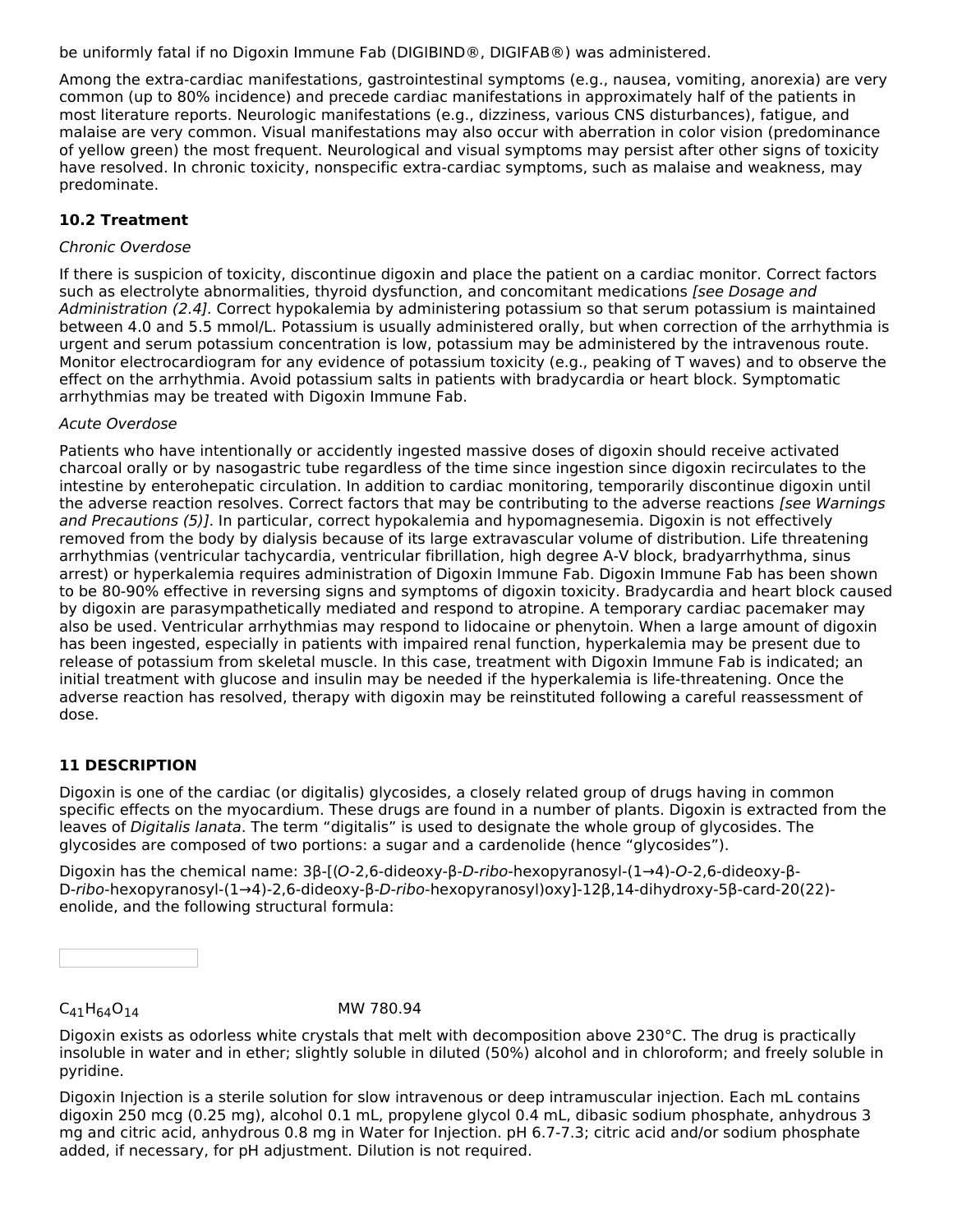## **12 CLINICAL PHARMACOLOGY**

## **12.1 Mechanism of Action**

All of digoxin's actions are mediated through its effects on Na-K ATPase. This enzyme, the "sodium pump," is responsible for maintaining the intracellular milieu throughout the body by moving sodium ions out of and potassium ions into cells. By inhibiting Na-K ATPase, digoxin

- causes increased availability of intracellular calcium in the myocardium and conduction system, with consequent increased inotropy, increased automaticity, and reduced conduction velocity
- indirectly causes parasympathetic stimulation of the autonomic nervous system, with consequent effects on the sino-atrial (SA) and atrioventricular (AV) nodes
- reduces catecholamine reuptake at nerve terminals, rendering blood vessels more sensitive to endogenous or exogenous catecholamines
- increases baroreceptor sensitization, with consequent increased carotid sinus nerve activity and enhanced sympathetic withdrawal for any given increment in mean arterial pressure
- increases (at higher concentrations) sympathetic outflow from the central nervous system (CNS) to both cardiac and peripheral sympathetic nerves
- allows (at higher concentrations) progressive efflux of intracellular potassium, with consequent increase in serum potassium levels.

The cardiologic consequences of these direct and indirect effects are an increase in the force and velocity of myocardial systolic contraction (positive inotropic action), a slowing of the heart rate (negative chronotropic effect), decreased conduction velocity through the AV node, and a decrease in the degree of activation of the sympathetic nervous system and renin-angiotensin system (neurohormonal deactivating effect).

## **12.2 Pharmacodynamics**

The times to onset of pharmacologic effect and to peak effect of preparations of digoxin are shown in Table 5.

| Product              | Time to Onset of Effect <sup>a</sup> | <b>Time to Peak Effect<sup>a</sup></b> |
|----------------------|--------------------------------------|----------------------------------------|
| Digoxin Tablets      | $0.5-2$ hours                        | 2-6 hours                              |
| Digoxin Injection/IV | 5-30 minutes <sup>b</sup>            | 1-4 hours                              |

## **Table 5. Times to Onset of Pharmacologic Effect and to Peak Effect of Preparations of Digoxin**

a Documented for ventricular response rate in atrial fibrillation, inotropic effects and electrocardiographic changes.

**b** Depending upon rate of infusion.

Hemodynamic Effects: Short- and long-term therapy with the drug increases cardiac output and lowers pulmonary artery pressure, pulmonary capillary wedge pressure, and systemic vascular resistance in patients with heart failure. These hemodynamic effects are accompanied by an increase in the left ventricular ejection fraction and a decrease in end-systolic and end-diastolic dimensions.

ECG Changes: The use of therapeutic doses of digoxin may cause prolongation of the PR interval and depression of the ST segment on the electrocardiogram. Digoxin may produce false positive ST-T changes on the electrocardiogram during exercise testing. These electrophysiologic effects are not indicative of toxicity. Digoxin does not significantly reduce heart rate during exercise.

## **12.3 Pharmacokinetics**

Note: The following data are from studies performed in adults, unless otherwise stated.

Comparisons of the systemic availability and equivalent doses for oral preparations of digoxin are shown in Table 4 [see Dosage and Administration (2.5)].

Distribution: Following drug administration, a 6-8 hour tissue distribution phase is observed. This is followed by a much more gradual decline in the serum concentration of the drug, which is dependent on the elimination of digoxin from the body. The peak height and slope of the early portion (absorption/distribution phases) of the serum concentration-time curve are dependent upon the route of administration and the absorption characteristics of the formulation. Clinical evidence indicates that the early high serum concentrations do not reflect the concentration of digoxin at its site of action, but that with chronic use, the steady-state postdistribution serum concentrations are in equilibrium with tissue concentrations and correlate with pharmacologic effects. In individual patients, these post-distribution serum concentrations may be useful in evaluating therapeutic and toxic effects [see Dosage and Administration (2.1)].

Digoxin is concentrated in tissues and therefore has a large apparent volume of distribution (approximately 475-500 L). Digoxin crosses both the blood-brain barrier and the placenta. At delivery, the serum digoxin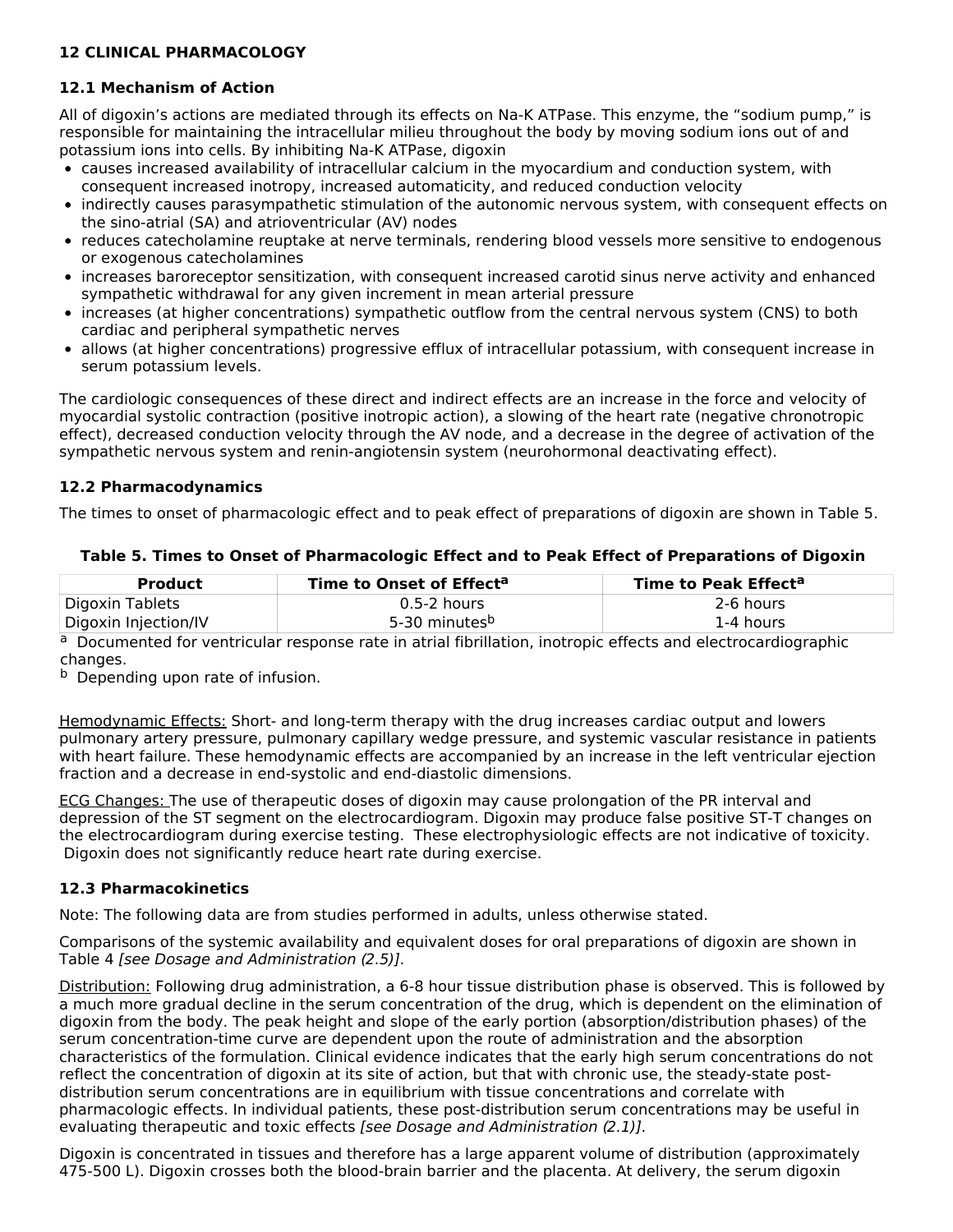concentration in the newborn is similar to the serum concentration in the mother. Approximately 25% of digoxin in the plasma is bound to protein. Serum digoxin concentrations are not significantly altered by large changes in fat tissue weight, so that its distribution space correlates best with lean (i.e., ideal) body weight, not total body weight.

Metabolism: Only a small percentage (13%) of a dose of digoxin is metabolized in healthy volunteers. The urinary metabolites, which include dihydrodigoxin, digoxigenin bisdigitoxoside, and their glucuronide and sulfate conjugates are polar in nature and are postulated to be formed via hydrolysis, oxidation, and conjugation. The metabolism of digoxin is not dependent upon the cytochrome P-450 system, and digoxin is not known to induce or inhibit the cytochrome P-450 system.

Excretion: Elimination of digoxin follows first-order kinetics (that is, the quantity of digoxin eliminated at any time is proportional to the total body content). Following intravenous administration to healthy volunteers, 50- 70% of a digoxin dose is excreted unchanged in the urine. Renal excretion of digoxin is proportional to creatinine clearance and is largely independent of urine flow. In healthy volunteers with normal renal function, digoxin has a half-life of 1.5-2 days. The half-life in anuric patients is prolonged to 3.5-5 days. Digoxin is not effectively removed from the body by dialysis, exchange transfusion, or during cardiopulmonary bypass because most of the drug is bound to extravascular tissues.

Special Populations: Geriatrics: Because of age-related declines in renal function, elderly patients would be expected to eliminate digoxin more slowly than younger subjects. Elderly patients may also exhibit a lower volume of distribution of digoxin due to age-related loss of lean muscle mass. Thus, the dosage of digoxin should be carefully selected and monitored in elderly patients [see Use in Specific Populations (8.5)].

Gender: In a study of 184 patients, the clearance of digoxin was 12% lower in female than in male patients. This difference is not likely to be clinically important.

Hepatic Impairment: Because only a small percentage (approximately 13%) of a dose of digoxin undergoes metabolism, hepatic impairment would not be expected to significantly alter the pharmacokinetics of digoxin. In a small study, plasma digoxin concentration profiles in patients with acute hepatitis generally fell within the range of profiles in a group of healthy subjects. No dosage adjustments are recommended for patients with hepatic impairment; however, serum digoxin concentrations should be used, as appropriate, to help guide dosing in these patients.

Renal Impairment: Since the clearance of digoxin correlates with creatinine clearance, patients with renal impairment generally demonstrate prolonged digoxin elimination half-lives and greater exposures to digoxin. Therefore, titrate carefully in these patients based on clinical response and based on monitoring of serum digoxin concentrations, as appropriate.

Race: The impact of race differences on digoxin pharmacokinetics has not been formally studied. Because digoxin is primarily eliminated as unchanged drug via the kidney and because there are no important differences in creatinine clearance among races, pharmacokinetic differences due to race are not expected.

# **13 NONCLINICAL TOXICOLOGY**

## **13.1 Carcinogenesis, Mutagenesis, Impairment of Fertility**

Digoxin showed no genotoxic potential in in vitro studies (Ames test and mouse lymphoma). No data are available on the carcinogenic potential of digoxin, nor have studies been conducted to assess its potential to affect fertility.

## **14 CLINICAL STUDIES**

## **14.1 Chronic Heart Failure**

Two 12-week, double-blind, placebo-controlled studies enrolled 178 (RADIANCE trial) and 88 (PROVED trial) adult patients with NYHA Class II or III heart failure previously treated with oral digoxin, a diuretic, and an ACE inhibitor (RADIANCE only) and randomized them to placebo or treatment with Digoxin Tablets. Both trials demonstrated better preservation of exercise capacity in patients randomized to digoxin. Continued treatment with digoxin reduced the risk of developing worsening heart failure, as evidenced by heart failure-related hospitalizations and emergency care and the need for concomitant heart failure therapy.

## DIG Trial of Digoxin in Patients with Heart Failure

The Digitalis Investigation Group (DIG) main trial was a 37-week, multicenter, randomized, double-blind mortality study comparing digoxin to placebo in 6800 adult patients with heart failure and left ventricular ejection fraction less than or equal to 0.45. At randomization, 67% were NYHA class I or II, 71% had heart failure of ischemic etiology, 44% had been receiving digoxin, and most were receiving a concomitant ACE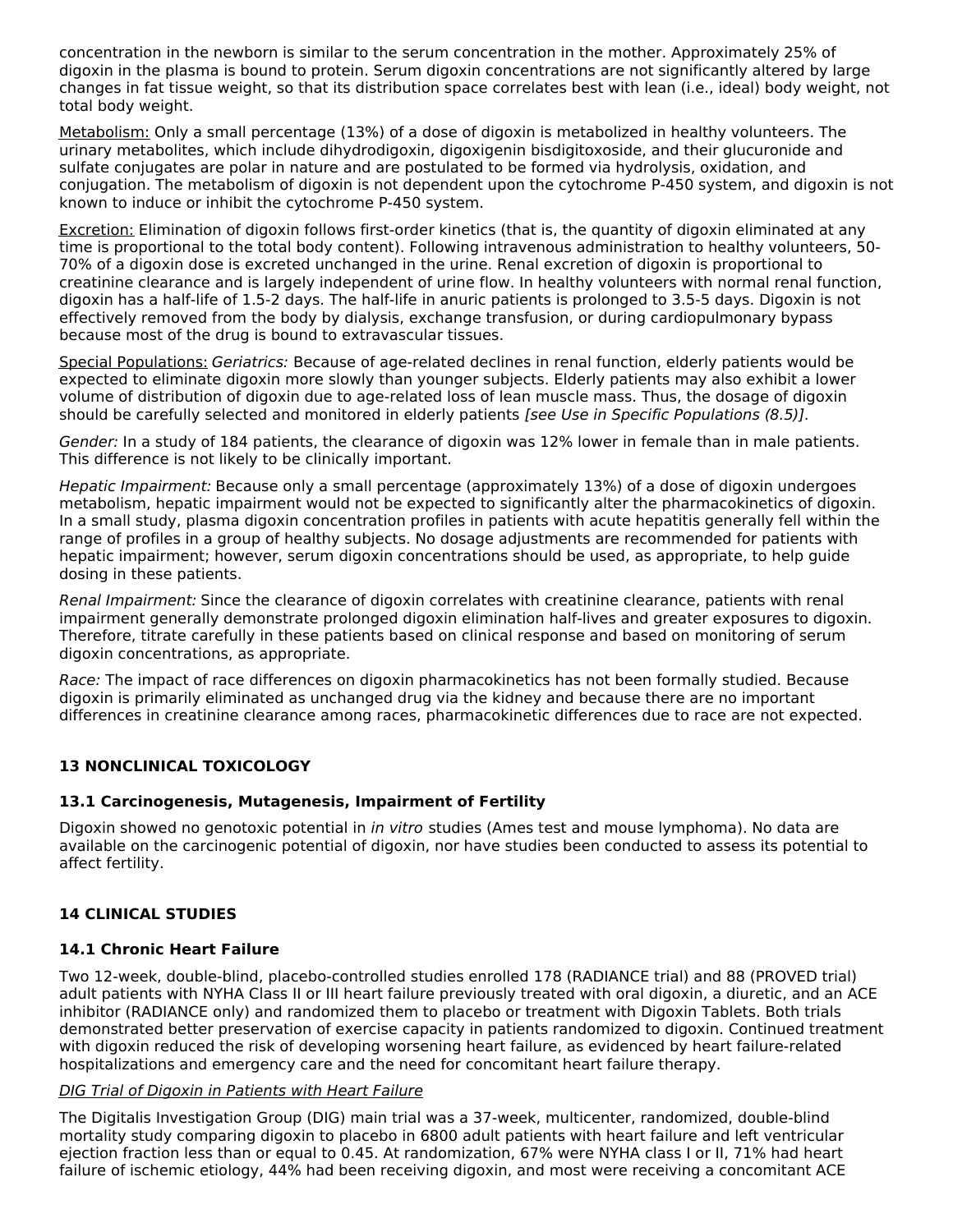inhibitor (94%) and diuretics (82%). As in the smaller trials described above, patients who had been receiving open-label digoxin were withdrawn from this treatment before randomization. Randomization to digoxin was again associated with a significant reduction in the incidence of hospitalization, whether scored as number of hospitalizations for heart failure (relative risk 75%), risk of having at least one such hospitalization during the trial (RR 72%), or number of hospitalizations for any cause (RR 94%). On the other hand, randomization to digoxin had no apparent effect on mortality (RR 99%, with confidence limits of 91-107%).

# **14.2 Chronic Atrial Fibrillation**

Digoxin has also been studied as a means of controlling the ventricular response to chronic atrial fibrillation in adults. Digoxin reduced the resting heart rate, but not the heart rate during exercise.

In 3 different randomized, double-blind trials that included a total of 315 adult patients, digoxin was compared to placebo for the conversion of recent-onset atrial fibrillation to sinus rhythm. Conversion was equally likely, and equally rapid, in the digoxin and placebo groups. In a randomized 120-patient trial comparing digoxin, sotalol, and amiodarone, patients randomized to digoxin had the lowest incidence of conversion to sinus rhythm, and the least satisfactory rate control when conversion did not occur.

In at least one study, digoxin was studied as a means of delaying reversion to atrial fibrillation in adult patients with frequent recurrence of this arrhythmia. This was a randomized, double-blind, 43-patient crossover study. Digoxin increased the mean time between symptomatic recurrent episodes by 54%, but had no effect on the frequency of fibrillatory episodes seen during continuous electrocardiographic monitoring.

## **16 HOW SUPPLIED/STORAGE AND HANDLING**

Digoxin Injection, USP is available as:

500 mcg/2 mL (250 mcg/mL) ampuls packaged in 25s (NDC 0641-1410-35)

#### Store at 20° to 25°C (68° to 77°F), excursions permitted to 15° to 30°C (59° to 86°F) [see USP **Controlled Room Temperature]. Protect from light.**

## **17 PATIENT COUNSELING INFORMATION**

- Advise patients that digoxin is used to treat heart failure and heart arrhythmias.
- Instruct patients to take this medication as directed.
- Advise patients that many drugs can interact with digoxin. Instruct patients to inform their doctor and pharmacist if they are taking any over the counter medications, including herbal medication, or are started on a new prescription.
- Advise patient that blood tests will be necessary to ensure that their digoxin dose is appropriate for them.
- Advise patients to contact their doctor or a health care professional if they experience nausea, vomiting, persistent diarrhea, confusion, weakness, or visual disturbances (including blurred vision, green-yellow color disturbances, halo effect) as these could be signs that the dose of digoxin may be too high.
- Advise parents or caregivers that the symptoms of having too high digoxin doses may be difficult to recognize in infants and pediatric patients. Symptoms such as weight loss, failure to thrive in infants, abdominal pain, and behavioral disturbances may be indications of digoxin toxicity.
- Instruct the patient to monitor and record their heart rate and blood pressure daily.
- Instruct women of childbearing potential who become or are planning to become pregnant to consult a physician prior to initiation or continuing therapy with digoxin.

## **Manufactured by:**

HIKMA FARMACÊUTICA (PORTUGAL), S.A.

Estrada do Rio da Mό, 8, 8A e 8B – Fervença – 2705-906 Terrugem SNT, PORTUGAL

## **Distributed by:**

Hikma Pharmaceuticals USA Inc.

Berkeley Heights, NJ 07922

Revised July 2020

462-636-05

PIN299-WES/6

## **PRINCIPAL DISPLAY PANEL**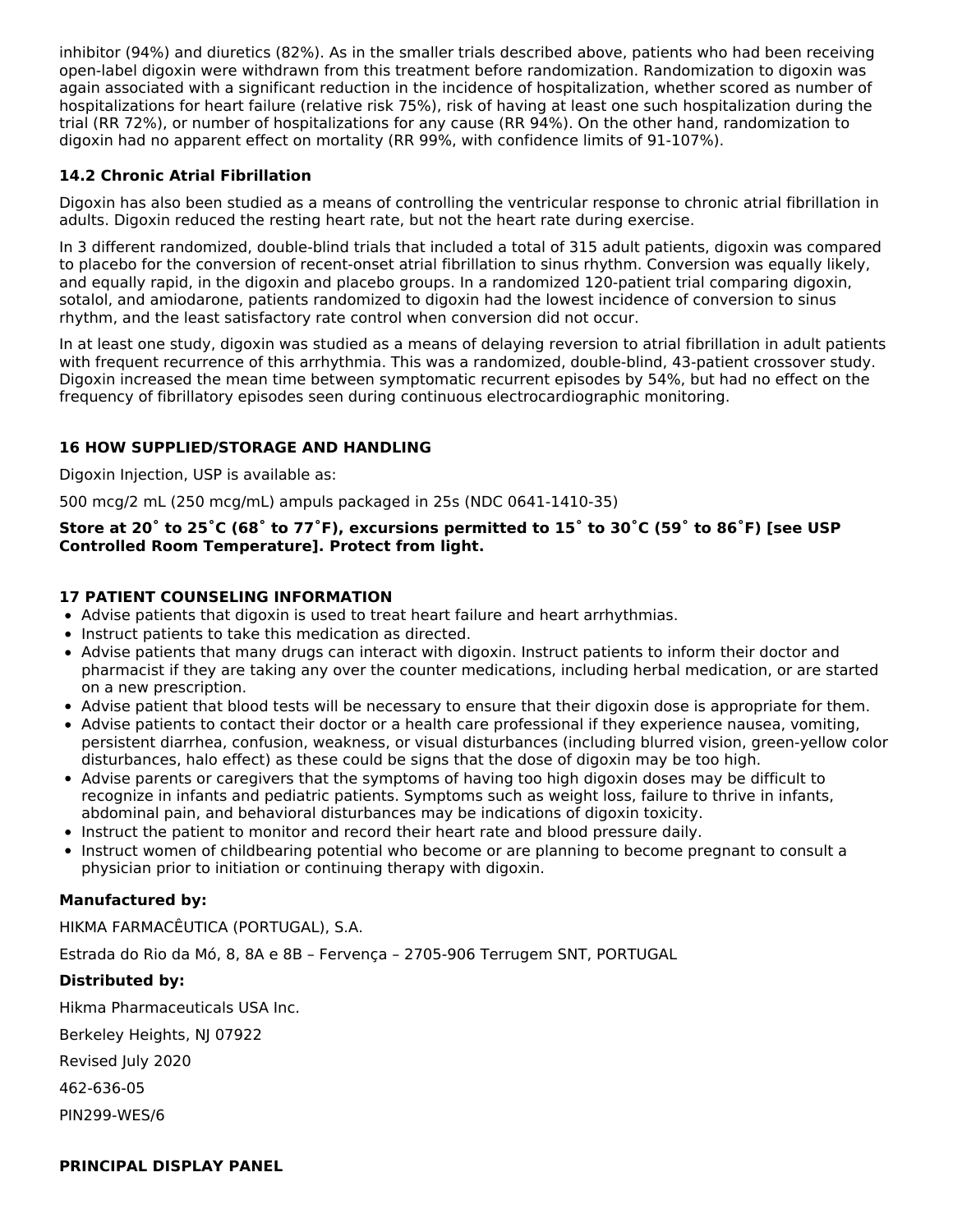NDC 0641-**1410**-31 Rx only **Digoxin Injection, USP 500 mcg per 2 mL 0.5 mg/2 mL (250 mcg/mL) For slow IV or deep IM use**

2 mL Ampul

NDC 0641-**1410**-35 Rx only **Digoxin Injection, USP 500 mcg per 2 mL 0.5 mg/2 mL (250 mcg/mL) For slow Intravenous or deep Intramuscular use**

#### **Dilution is not required**

25 x 2 mL Ampuls

#### **SERIALIZATION IMAGE**

# **DIGOXIN**

|                                                               | digoxin injection                                 |                        |                                                     |                |                             |                           |
|---------------------------------------------------------------|---------------------------------------------------|------------------------|-----------------------------------------------------|----------------|-----------------------------|---------------------------|
|                                                               |                                                   |                        |                                                     |                |                             |                           |
|                                                               | <b>Product Information</b>                        |                        |                                                     |                |                             |                           |
|                                                               | <b>Product Type</b>                               |                        | <b>HUMAN PRESCRIPTION DRUG</b>                      |                | <b>Item Code (Source)</b>   | NDC:0641-1410             |
|                                                               | <b>Route of Administration</b>                    |                        | INTRAMUSCULAR, INTRAVENOUS                          |                |                             |                           |
|                                                               |                                                   |                        |                                                     |                |                             |                           |
|                                                               | <b>Active Ingredient/Active Moiety</b>            |                        |                                                     |                |                             |                           |
|                                                               |                                                   |                        |                                                     |                |                             |                           |
|                                                               |                                                   | <b>Ingredient Name</b> |                                                     |                | <b>Basis of Strength</b>    | <b>Strength</b>           |
| <b>DIGOXIN</b> (UNII: 73K4184T59) (DIGOXIN - UNII:73K4184T59) |                                                   |                        |                                                     | <b>DIGOXIN</b> | 0.25 mg in 1 mL             |                           |
|                                                               |                                                   |                        |                                                     |                |                             |                           |
|                                                               | <b>Inactive Ingredients</b>                       |                        |                                                     |                |                             |                           |
|                                                               |                                                   |                        | <b>Ingredient Name</b>                              |                |                             | <b>Strength</b>           |
|                                                               | ALCOHOL (UNII: 3K9958V90M)                        |                        |                                                     |                |                             | $0.1$ mL in $1$ mL        |
| PROPYLENE GLYCOL (UNII: 6DC9Q167V3)                           |                                                   |                        |                                                     |                |                             | $0.4$ mL in $1$ mL        |
| SODIUM PHOSPHATE, DIBASIC, ANHYDROUS (UNII: 22AD053M6F)       |                                                   |                        |                                                     |                | 3 mg in 1 mL                |                           |
|                                                               | <b>ANHYDROUS CITRIC ACID (UNII: XF417D3PSL)</b>   |                        |                                                     |                |                             | $0.8$ mg in $1$ mL        |
|                                                               | <b>WATER (UNII: 059QF0KO0R)</b>                   |                        |                                                     |                |                             |                           |
|                                                               | <b>CITRIC ACID MONOHYDRATE (UNII: 2968PHW8QP)</b> |                        |                                                     |                |                             |                           |
|                                                               | <b>SODIUM PHOSPHATE (UNII: SE337SVY37)</b>        |                        |                                                     |                |                             |                           |
|                                                               |                                                   |                        |                                                     |                |                             |                           |
|                                                               |                                                   |                        |                                                     |                |                             |                           |
|                                                               | <b>Packaging</b>                                  |                        |                                                     |                |                             |                           |
| #                                                             | <b>Item Code</b>                                  |                        | <b>Package Description</b>                          |                | <b>Marketing Start Date</b> | <b>Marketing End Date</b> |
|                                                               | 1 NDC:0641-1410-35                                | 25 in 1 CARTON         |                                                     |                | 10/24/1975                  |                           |
|                                                               | 1 NDC:0641-1410-31                                |                        | 2 mL in 1 AMPULE; Type 0: Not a Combination Product |                |                             |                           |
|                                                               |                                                   |                        |                                                     |                |                             |                           |